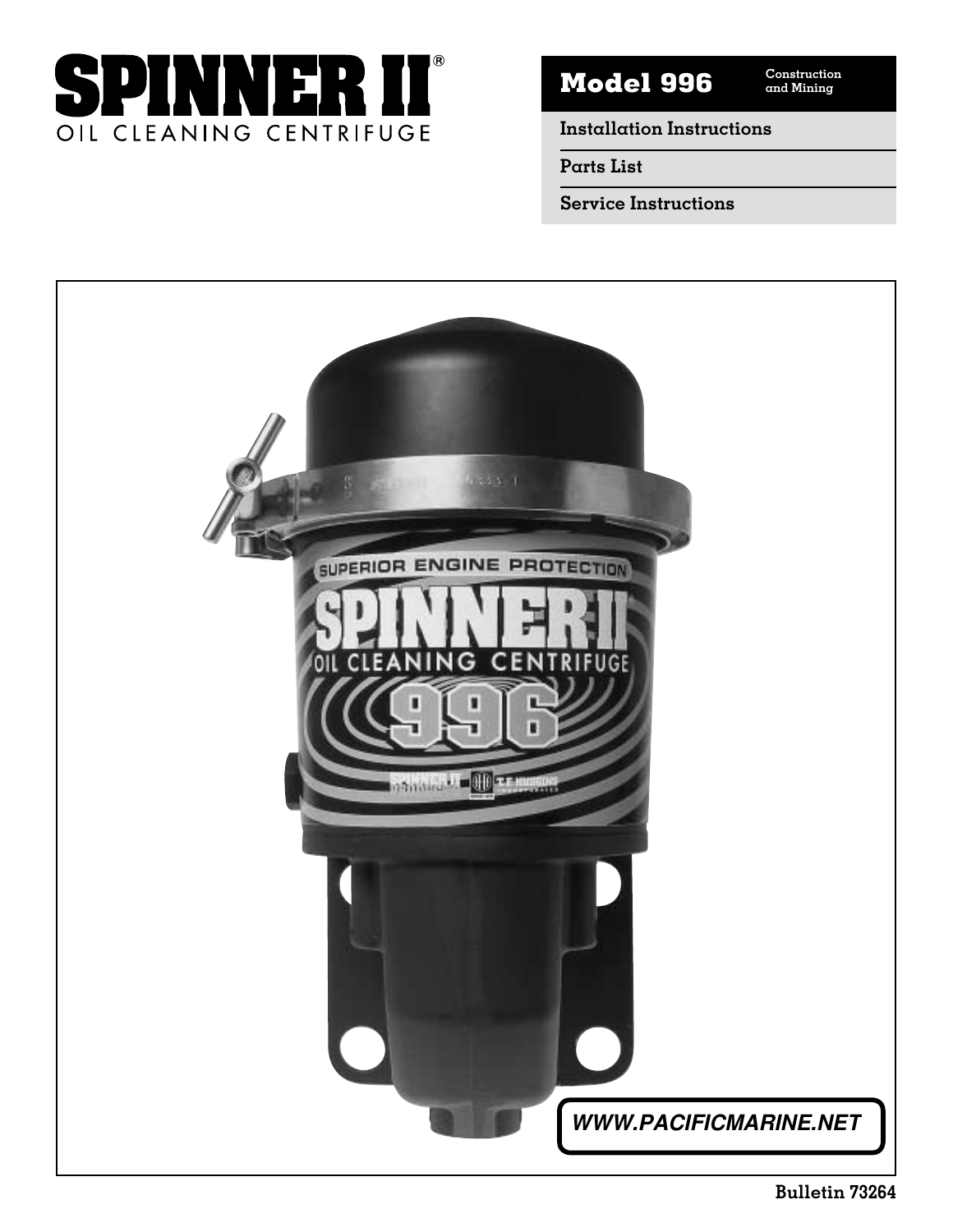CLEANING CENTRIFUGE

# **Model 996 Installation Instructions**

# **Three connections are required**

### **at the centrifuge:**

- 1. Oil Inlet (<sup>3</sup> ⁄4-in.-16 UNF Female SAE J514-8 O-ring) *Unscrew plastic shipping plug.* Run #8 hose from point of highest pressure.
- 2. Oil Outlet (<sup>3</sup> ⁄4-in.-16 UNF Female SAE J514-8 O-ring) *Unscrew plastic shipping plug.* Run #8 hose to crankcase above oil level.
- 3. Air Inlet (<sup>1</sup> ⁄4-in. NPT Female Pipe) *Unscrew plastic shipping plug.* Run #4 hose from any convenient point on air supply to air valve cartridge inlet. *Do not remove cartridge — loss of cartridge seal will damage unit.*

**CAUTION** — Route hoses to clear exhaust and all moving parts and fasten securely. Be certain pressure oil supply is to OIL IN port on side of centrifuge and return to crankcase is from OIL OUT port on bottom. *Do not remove* full-flow filters. Use the Spinner II centrifuge *only* as a bypass oil cleaner. Remove any previously installed bypass filters prior to installation of the Spinner II, and block ports where necessary.

### **Detailed Information Available**

For optimum performance of your centrifuge, specific installation drawings for almost any diesel engine can be requested from your distributor.

# **General Instructions**

### **Dirty Oil Supply to Centrifuge Oil Inlet**

**Pressure Tap on Engine —** Most engines, including the latest models from Cummins, Caterpillar, DDC and Mack, provide a %-in. or  $\frac{1}{2}$ -in. port to supply an auxiliary device. Avoid using end-of-gallery supply points such as the pressure gauge tap. **Note on COV** (Cut-Out Valve): Idle cut-out valve prevents oil flow into centrifuge at pressures less than 19 psig.

### **Clean Oil Outlet Return to Crankcase**

**Return Opening in Crankcase —** Most engines have a <sup>1</sup> ⁄2-in. or larger oil return opening provided in the crankcase wall. If unrestricted, this is an ideal oil outlet line connection point.

**Special Return Problems —** If there are no available drain openings, it may be necessary to drill and tap an inspection plate. Remove the plate before modification and avoid directing the return flow directly onto moving parts. Request assistance from your distributor.

### **Air Supply**

Air for the control mechanism can be taken from any convenient place on the vehicle air system where there is a constant supply of air, preferably from the dry tank. 1 ⁄8-in. nylon tubing is sufficient or #4 hose can be used if preferred. Air pressure can vary from 2 to 125 psig. No regulators, valves or control devices are required. The Spinner II control automatically shuts off the air supply when the engine stops. 0.02 SCFM air consumption is almost too small to measure.





### **Mounting Location**

**Install Vertically ±10°.** The frame rail is the preferred location for mounting the centrifuge. A Spinner II Part 70845 spacer is available to facilitate inside frame rail mounting, requiring only two holes in the rail. Check with manufacturer before drilling. Bulletin 71294 contains a drilling template. Additionally, a Spinner II Part 71421 No-Drill mounting bracket kit is also available. Use this kit when installation will not permit drilling of the frame rail. The Spinner II centrifuge is a high-speed device and is provided with noise isolators for operator comfort, which must be installed as shown above. Care should be used to prevent metal-to-metal contact with the frame or body, which might result in unnecessary noise or vibration. The cover clamp can be rotated to any convenient position and *tightened by hand only*.



#### **Spinner II/996 Net Weight 11.02 lb (5.0 kg)**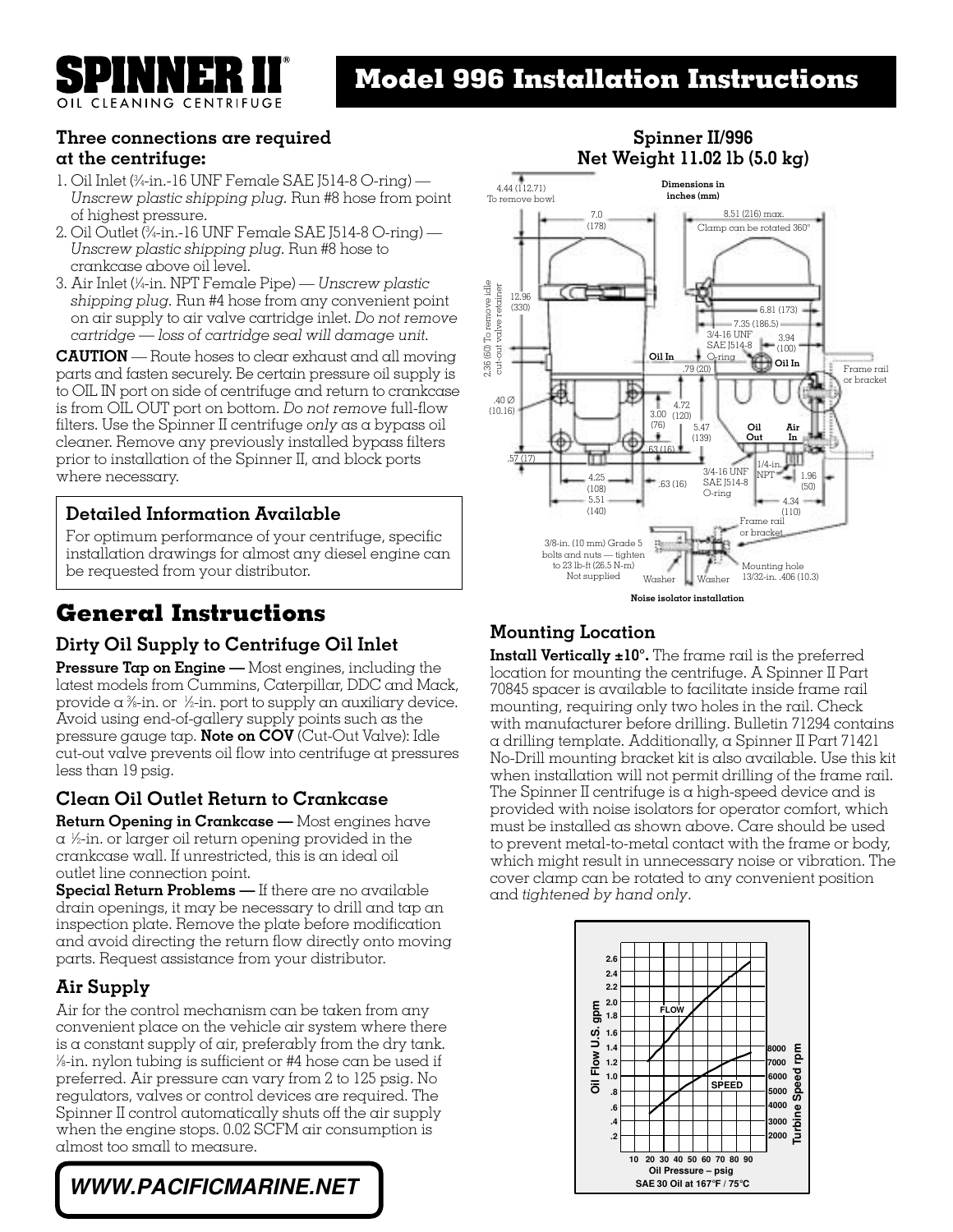# **Model 996 Parts List**

| Item             | Description                                                                                               | Part number                  |          |
|------------------|-----------------------------------------------------------------------------------------------------------|------------------------------|----------|
|                  | Only items shown with part numbers are available. Bold denotes assembly                                   |                              |          |
|                  | Centrifuge, Spinner II/Model 996 complete  73210                                                          |                              |          |
|                  | Service kit, clean bowl (1 each items c, 1, n and t)  73265                                               |                              |          |
| α                |                                                                                                           |                              |          |
| b                |                                                                                                           |                              |          |
| c                |                                                                                                           |                              |          |
| h                |                                                                                                           |                              |          |
| k                |                                                                                                           |                              |          |
| 1                |                                                                                                           |                              |          |
| n                |                                                                                                           | CRUID)                       |          |
| m                |                                                                                                           |                              |          |
| u                |                                                                                                           |                              |          |
| d                | (includes items $h, k, l, m, n$ and $u$ )                                                                 |                              |          |
| е                |                                                                                                           |                              |          |
| l s              |                                                                                                           |                              |          |
| t                |                                                                                                           | <b>DIE CU</b>                |          |
| g                |                                                                                                           |                              |          |
|                  | M10 x 35 mm (available locally)                                                                           |                              |          |
| $\blacksquare$ f |                                                                                                           |                              |          |
|                  |                                                                                                           |                              |          |
|                  |                                                                                                           |                              |          |
| $\, {\bf p}$     | (%-in. grade 5 bolts and nuts not supplied)                                                               |                              |          |
| ∎ q              | Cartridge-air valve assembly (includes item r)  70938<br>(optional assembly for turbo air supply - 72137) |                              |          |
| r                |                                                                                                           |                              |          |
|                  | Service Cycle At unit rebuild or when required.                                                           | <b>WWW.PACIFICMARINE.NET</b> | Rev 9/02 |